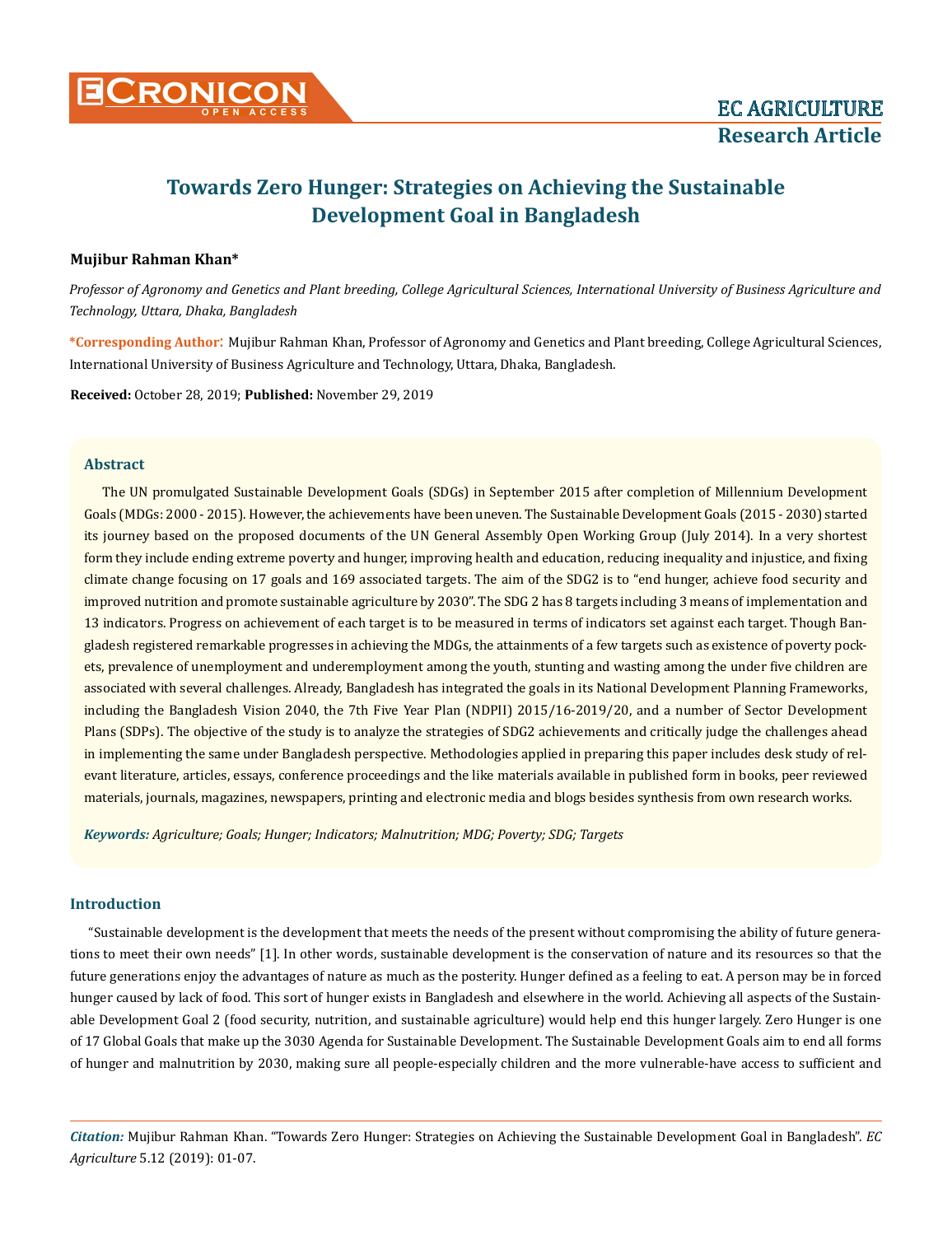nutritious food all year round. Central and East Asia, Latin America and the Caribbean have all made huge progress in eradicating extreme hunger. Unfortunately, extreme hunger and malnutrition remains a huge barrier to development in many countries. 795 million people are estimated to be chronically undernourished as of 2014, often as a direct consequence of environmental degradation, drought and loss of biodiversity. Over 90 million children under the age of five are dangerously underweight. And one person in every four still goes hungry in Africa [2]. "Under nutrition already costs Bangladesh more than 1 billion dollar in lost productivity every year and even more in health costs" [3]. Osmani observed that "No country can expect to build a thriving economy on the back of hungry and undernourished people [4]. The report found that an alarmingly large number of people will remain food insecure and hungry-a quarter of the population, or 40 million people-and most people do not have a sufficiently nutritious and diverse diet in Bangladesh. More than 1 in 3 children are still afflicted by stunted growth, and acute malnutrition has not decreased significantly over many years. On the top of this, there are emerging concerns with food security and nutrition as a result of socioeconomic and climate change. Bangladesh envisions ending hunger by 2024 and tackle malnutrition definitely by 2030.

Global leaders adopted a set of new development goals on January 01, 2016 in a historic UN Summit to be achieved by 2030. The UN General Assembly adopted the Sustainable Development Goals (SDGs) on 25 September 2015 at its 70<sup>th</sup> session with the Title "Transforming our world: The 2030 Agenda for Sustainable Development". The powerful message is: No one should be left behind. The indicators have been finalized by the UN Statistical Commission in March 2016.

Bangladesh attained significant success in Millennium Development Goals (MDGs), set in September 2000 by leaders of 189 countries gathered at the United Nations Headquarters. They signed the historic Millennium Declaration in which they committed to achieving a set of eight measurable goals that range from halving the extreme poverty and hunger to promoting gender equality and reducing child mortality, by the target date of 2015. Bangladesh has been able to reduce poverty from 31.5 percent in 1991-92 to 24.8 percent in 2015 [5]. Similarly, Bangladesh achievements in universal primary education, reducing child mortality, promoting gender equality and women empowerment was outstanding globally.

## **Objectives of the Study**

The main objective of the paper is to review and analyze various aspects of sustainable development goal 2 which refers to end hunger by 2030. The other objectives include, but not limited to the study of SDG 2 to recommend appropriate strategies for achieving the targets of the goal under Bangladesh context.

#### **Methods**

Methodologies applied in developing this paper includes desk study of relevant literature, articles, essays, conference proceedings and the like materials available in published form in books, peer reviewed materials, journals, magazines, newspapers, printing and electronic media and blogs besides synthesis from own research works.

# **Results and Discussion**

## **The sustainable development goals**

All of the 17 goals of SDGs (Table 1) are interrelated and very much linked with each other's. For example, no hunger can be achieved without elimination of zero poverty. Similarly, we can say that when zero poverty is achieved there would be no hungry people in the society. Bangladesh is considered as a star performer of MDGs. Drawing strength from this achievement Bangladesh is on right track on access to improved drinking water, sanitary latrines, and use of digital media. Attainment of the SDGs would require a strong and effective institutional mechanism involving all stakeholders including public representatives across the country, government and the bureaucracy, educational institutions, private sector, civil society, knowledge community and development partners. This involves promoting sustainable agricultural practices: improving the livelihoods and capacities of small scale farmers, allowing equal access to land, technology

*Citation:* Mujibur Rahman Khan. "Towards Zero Hunger: Strategies on Achieving the Sustainable Development Goal in Bangladesh". *EC Agriculture* 5.12 (2019): 01-07.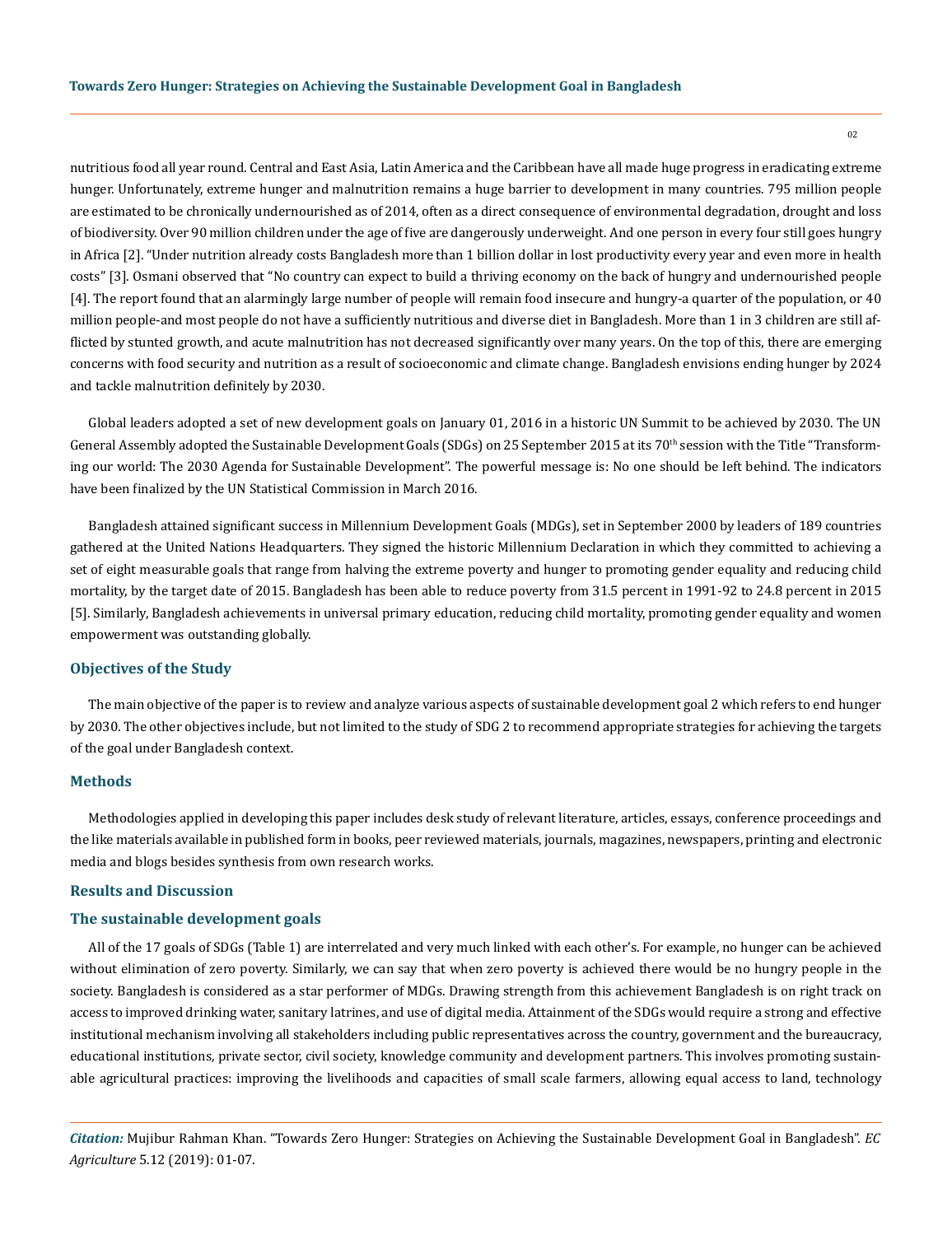and markets. It also requires international cooperation to ensure investment in infrastructure and technology to improve agricultural productivity. Together with the other goals set out here, we can end hunger by 2030. An integrated approach is very crucial in achieving desired targets across the multiple goals.

| <b>Sustainable Development Goals (SDGs) as proposed by the OWG</b> |                                                                                                                                                                                                |  |  |
|--------------------------------------------------------------------|------------------------------------------------------------------------------------------------------------------------------------------------------------------------------------------------|--|--|
| Goal 1                                                             | End poverty in all its forms everywhere                                                                                                                                                        |  |  |
| Goal 2                                                             | End hunger, achieve food security and improved nutrition, and promote sustainable agriculture                                                                                                  |  |  |
| Goal 3                                                             | Ensure healthy lives and promote well-being for all at all ages                                                                                                                                |  |  |
| Goal 4                                                             | Ensure inclusive and equitable quality education and promote life-long learning opportunities for all                                                                                          |  |  |
| Goal 5                                                             | Achieve gender equality and empower all women and girls                                                                                                                                        |  |  |
| Goal 6                                                             | Ensure availability and sustainable management of water and sanitation for all                                                                                                                 |  |  |
| Goal 7                                                             | Ensure access to affordable, reliable, sustainable, and modern energy for all                                                                                                                  |  |  |
| Goal 8                                                             | Promote sustained, inclusive and sustainable economic growth, full and productive employment, and decent work for<br>all                                                                       |  |  |
| Goal 9                                                             | Build resilient infrastructure, promote inclusive and sustainable industrialization, and foster innovation                                                                                     |  |  |
| Goal 10                                                            | Reduce inequality within and among countries                                                                                                                                                   |  |  |
| Goal 11                                                            | Make cities and human settlements inclusive, safe, resilient and sustainable                                                                                                                   |  |  |
| Goal 12                                                            | Ensure sustainable consumption and production patterns                                                                                                                                         |  |  |
| Goal 13                                                            | Take urgent action to combat climate change and its impacts                                                                                                                                    |  |  |
| Goal 14                                                            | Conserve and sustainably use the oceans, seas, and marine resources for sustainable development                                                                                                |  |  |
| Goal 15                                                            | Protect, restore and promote sustainable use of terrestrial ecosystems, sustainably manage forests, combat desertifica-<br>tion, halt and reverse land degradation, and halt biodiversity loss |  |  |
| Goal 16                                                            | Promote peaceful and inclusive societies for sustainable development, provide access to justice for all, and build effec-<br>tive, accountable and inclusive institutions at all levels        |  |  |
| Goal 17                                                            | Strengthen the means of implementation and revitalize the global partnership for sustainable development                                                                                       |  |  |

## *Table 1: SDG goals at a glance annexure.*

*Source: Setting Priorities for Data Support to 7th FYP and SDGs: An Overview. Bangladesh Bureau of Statistics (BBS). Statistics and Information Division (SID). Ministry of Planning. April 2016. pp: 19-21 [9].*

# **Sustainable development goal 2: End hunger, achieve food security and improved nutrition, and promote sustainable agriculture**

The Sustainable Development Goal 2 has eight Targets including three Means of Implementation MoI) and 13 Indicators (Annex Table 2). The aim of the SDG2 is to "end hunger, achieve food security and improved nutrition and promote sustainable agriculture by 2030". The targets of the SDG 2 in brief are: by 2030, (2.1) end hunger and ensure access by all people, (2.2) end all forms of malnutrition, (2.3) double the agricultural productivity and incomes of small-scale food producers, in particular women, indigenous peoples, (2.4) ensure sustainable food production systems and implement resilient agricultural practices that increase productivity and production, (2.5) maintain the genetic diversity of seeds, cultivated plants and farmed and domesticated animals and their related wild species. The brief action plans include: (2.a) increase investment in all areas (2.b) correct and prevent trade restrictions and distortions in world agricultural markets and (2.c) adopt measures to ensure the proper functioning of food commodity markets. Progress on achievement of each target will be measured in terms of indicators set against each target. For example, the indicator of achievement for target 2.1 is: prevalence of undernourishment.

*Citation:* Mujibur Rahman Khan. "Towards Zero Hunger: Strategies on Achieving the Sustainable Development Goal in Bangladesh". *EC Agriculture* 5.12 (2019): 01-07.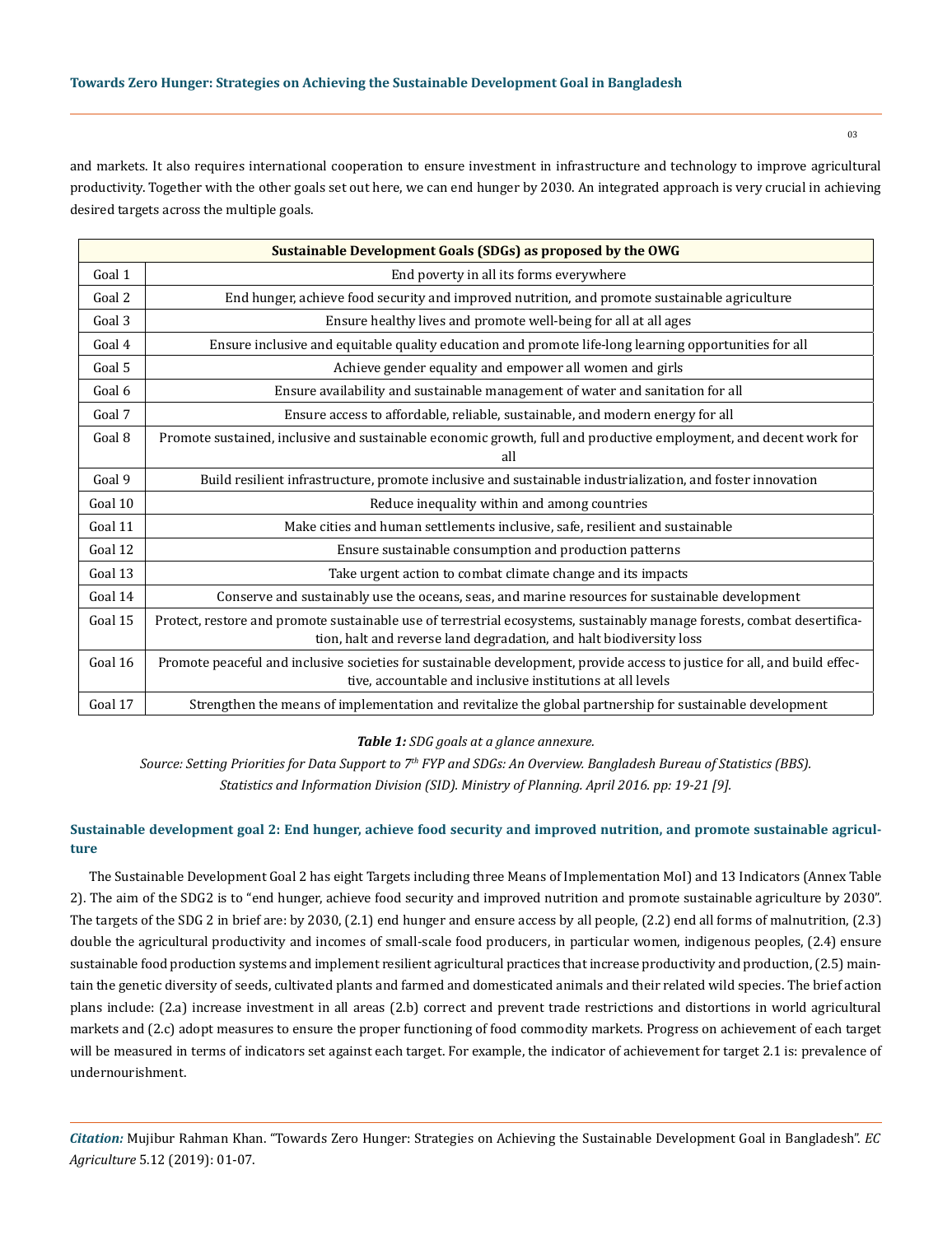04

| Sl. No. | Goals                                                                                                 | <b>Target</b>                                                                                                                                                                                                                                                                                                                                                                                                                                                    |
|---------|-------------------------------------------------------------------------------------------------------|------------------------------------------------------------------------------------------------------------------------------------------------------------------------------------------------------------------------------------------------------------------------------------------------------------------------------------------------------------------------------------------------------------------------------------------------------------------|
| 02      | End hunger, achieve food<br>security and improved<br>nutrition and promote<br>sustainable agriculture | 2.1 By 2030, end hunger and ensure access by all people, in particular the poor and people in<br>vulnerable situations, including infants, to safe, nutritious and sufficient food all year around                                                                                                                                                                                                                                                               |
|         |                                                                                                       | 2.2 By 2030, end all forms of malnutrition, including achieving, by 2025, the internationally<br>agreed targets on stunting and wasting in children under 5 years of age, and address the<br>nutritional needs of adolescent girls, pregnant and lactating women and older persons                                                                                                                                                                               |
|         |                                                                                                       | 2.3 Double the agricultural productivity and incomes of small-scale food producers, in partic-<br>ular, women, indigenous peoples, family farmers, pastoralists and fishers, including through<br>secure and equal access to land, other productive resources and inputs, knowledge, financial<br>services, markets and opportunities for value addition and non-farm employment                                                                                 |
|         |                                                                                                       | 2.4 Ensure sustainable food production systems and implement resilient agricultural practic-<br>es that increase productivity and production, that help maintain ecosystems, that strength-<br>ens capacity for adaptation to climate change, extreme weather, drought, flooding and other<br>disasters and that progressively improve land and soil quality                                                                                                     |
|         |                                                                                                       | 2.5 By 2020, maintain the generic diversity of seeds, cultivated plants and farmed and<br>domesticated animals and their related wild species, including through soundly managed<br>and diversified seed and plant banks at the national, regional and international levels, and<br>promote access to and fair and equitable sharing of benefits arising from the utilization of<br>genetic resources and associated traditional knowledge, as internally agreed |
|         |                                                                                                       | 2.a Increase investment, including through enhanced international cooperation, in rural in-<br>frastructure, agricultural research and extension service, technology developments and plant<br>and livestock gene banks in order to enhance agricultural productive in developing countries,<br>in particular least developed countries                                                                                                                          |
|         |                                                                                                       | 2.b Correct and prevent trade restrictions and distortions in world agricultural markets,<br>including through the parallel elimination of all forms of agricultural export subsidies and all<br>export measures with equivalent effect, in accordance with the mandate of Doha Develop-<br>ment Round                                                                                                                                                           |
|         |                                                                                                       | 2.c Adopt measures to ensure the proper functioning of food commodity markets and their<br>derivatives and facilitate timely access to market information, including on food reserves, in<br>order to help limit extreme food price volatility                                                                                                                                                                                                                   |

*Table 2: Sustainable development goals (SDGs) and targets. Source: [9] pp: 19-21.*

## **Strategies for achieving the SDG2 in Bangladesh**

The SDG2 has alignment with Development Result Framework (DRF) for Monitoring  $7<sup>th</sup>$  FYP (BBS 2016) [9]. Three national priority areas such as (1) Macroeconomics mobility of economics growth (2) poverty reduction and (3) Agriculture are related to the implementation of SDG2. The real GDP growth has been projected at 7.4, 7.6 and 8.0 for 2018, 2019 and 2020 respectively (from 7.2 percent in 2017). In line with SDGs implementation; target for Agriculture GDP growth rate has been set at 19.3, 18.0 and 16.6 percent respectively (from 20.7 percent in 2017). Agriculture sector will continue to provide largest employment as a single sector compared to industry and service sector. Employed persons (aged are 15 years) for 2018, 2019 and 2020 has been projected at 43.4, 42.1 and 40.8 percent respectively (from 44.2 percent in 2017). Achieving zero hunger entails doubling of agricultural productivity by 2030. Keeping in view the reality of Bangladesh agriculture, the agriculture sector GDP growth rate for (a) Crop and horticulture for 2018, 2019 and 2020 has been projected at 1.42, 1.41 and 1.40 percent respectively. The GDP growth rate for (b) Animal farming and (c) Forest and related services have been projected at 5.48, 5.68, 5.91 percent and 5.02, 5.17, 5.33 percent respectively over the same years.

*Citation:* Mujibur Rahman Khan. "Towards Zero Hunger: Strategies on Achieving the Sustainable Development Goal in Bangladesh". *EC Agriculture* 5.12 (2019): 01-07.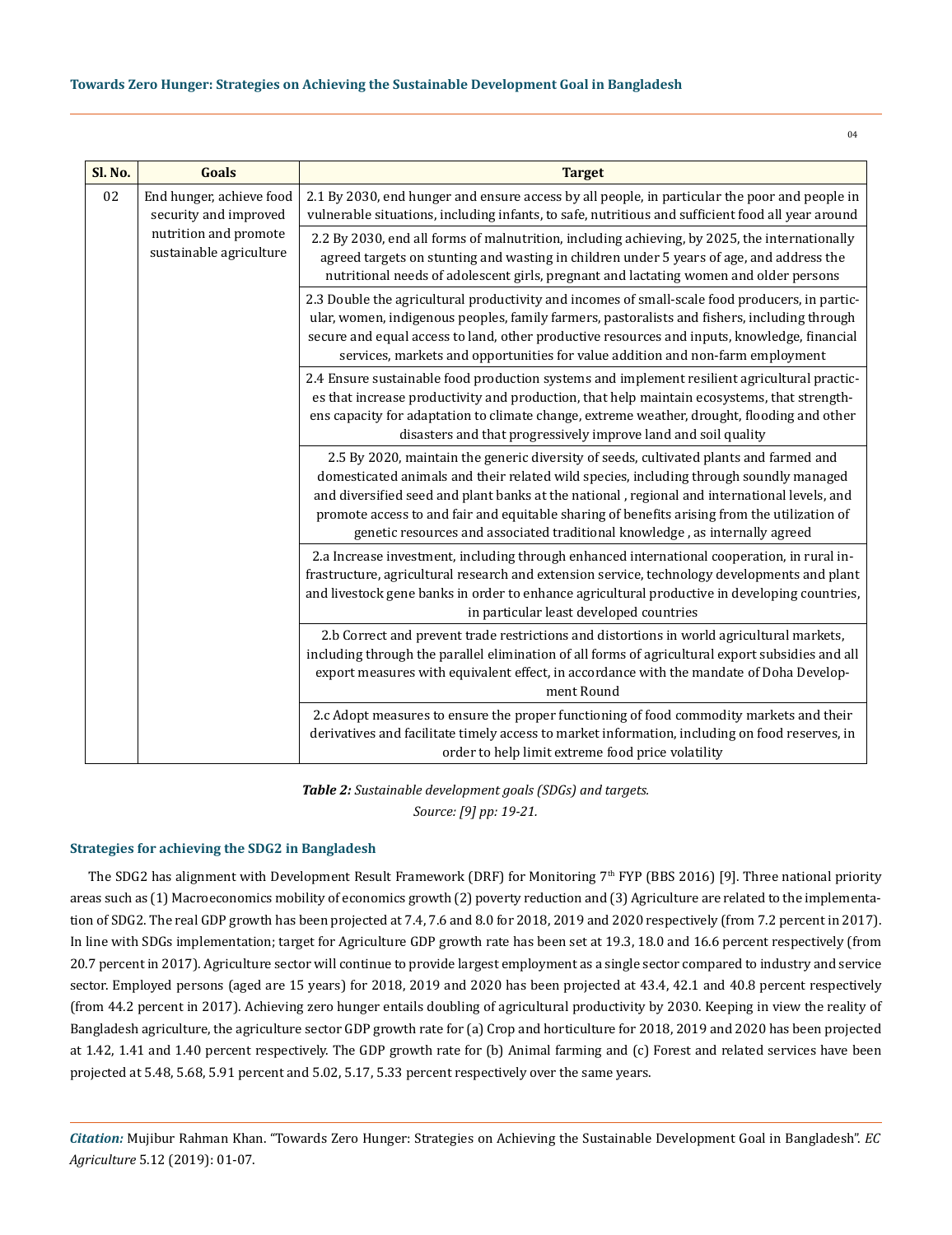Bangladesh has set targets to bring down poverty to 13.5 percent in the population by 2021 and also achieve universal literacy by the end of this decade. These are ambitious targets will require not only political will and resources but also public private partnership and corporate social responsibility. Bangladesh has already become a low middle income country. This vision has already been translated and pronounced at the highest political level. An actionable agenda has been formulated which is known as Perspective Plan (2010 - 2021). Two Five Year Plans (FYPs) are associated with this. Bangladesh integrated the 2030 agenda in the 7<sup>th</sup> FYP (2016 - 2020). This has offered a tremendous opportunity to implement the 2030 agenda, while reflecting the priorities of the SDGs in the national plan. SDG 2 has been incorporated in this FYP under Agriculture Sector.

The Government has adopted "Whole of Society" approach to ensure wider participation of NGOs, development partners, private sector, media and CSOs in the process of formulation of the Action Plan and implementation of the SDGs. To spearhead the process, 'SDGs Implementation and Monitoring Committee' has been formed at the Prime Minister's Office to facilitate and implementation of SDGs Action Plan.

## **Law to ensure food for all**

Government of Bangladesh is going to enact a law to "Ensure Food for All". This law will be known as "Food Safety Law-2018". The draft law has provisions for production, reservation, import, export, nutritional values, food supply and stability of food prices [6].

#### **Analysis**

Contemporary researches and experience of Bangladesh suggest that in Goal 2, 'End hunger' is attainable by way of achieving food security, improving nutrition and promoting sustainable agriculture. Goal 3 (ensure healthy lives and promote well-being for all at all ages) is a synergic outcome of Goal 2. The two goals together is thus, undoubtedly a good positioning by the UN in the list of all the sustainable development goals. Both the goals are achievable in Bangladesh comfortably and sustainably on the country's own accord. However, some fundamental questions in this context could be raised in terms of the prevalent reality in Bangladesh. Some author [7] suggests that full alleviation of poverty (Goal 1) in Bangladesh is neither possible nor desirable. Likewise, 'poverty' and 'hunger' that go hand and exist in synergistic relationships. He stressed that "End hunger" of Goal 2 is also never fully achievable. Bangladesh is lagging behind many countries, including other nations in South Asia, in a progress report on UN Sustainable Development Goals or SDGs. Bangladesh scored a rank of 120 out of 157 countries in the SDG Index and Dashboards Report 2017 [8] by the UN Sustainable Development Solutions Network. Its overall performance on the index was 56.2, lower than the regional average score of 63.3. Bhutan, India, Nepal and Sri Lanka all scored higher than Bangladesh on the index, while Pakistan and Afghanistan scored lower [4]. However, Bangladesh has set wide institutional net works to integrate people from all walks of life to actively participate in implementation of SDGs.

Now it is almost three years gone to set targets, outputs, outcomes etc. tools to measure the achievements of SDGs. Like other 193 nations Bangladesh is also working out to adopt SDG focused policies, actions planes etc. Government, non-government, autonomous, NGO operated, local and foreign all the educational institute should get maximum budgetary, policy, instrumental support of the government to ensure end poverty. At the same time industrialization, innovation and infrastructure development should get maximum priority of the government for next 10 years to accelerate growth. Thus Bangladesh could start its journey towards the achievement of SDGs by 2030 and ensure its optimum result.

## **Means of implementation**

Mapping of Ministries: Bangladesh has clearly identified the responsibilities of the ministries and agencies to achieve the SDGs Bangladesh have mapped out lead, co-lead and associate ministries against each target of SDGs. The mapping exercise is expected to reduce duplication of efforts, enhance synergy and help formulate action plan.

*Citation:* Mujibur Rahman Khan. "Towards Zero Hunger: Strategies on Achieving the Sustainable Development Goal in Bangladesh". *EC Agriculture* 5.12 (2019): 01-07.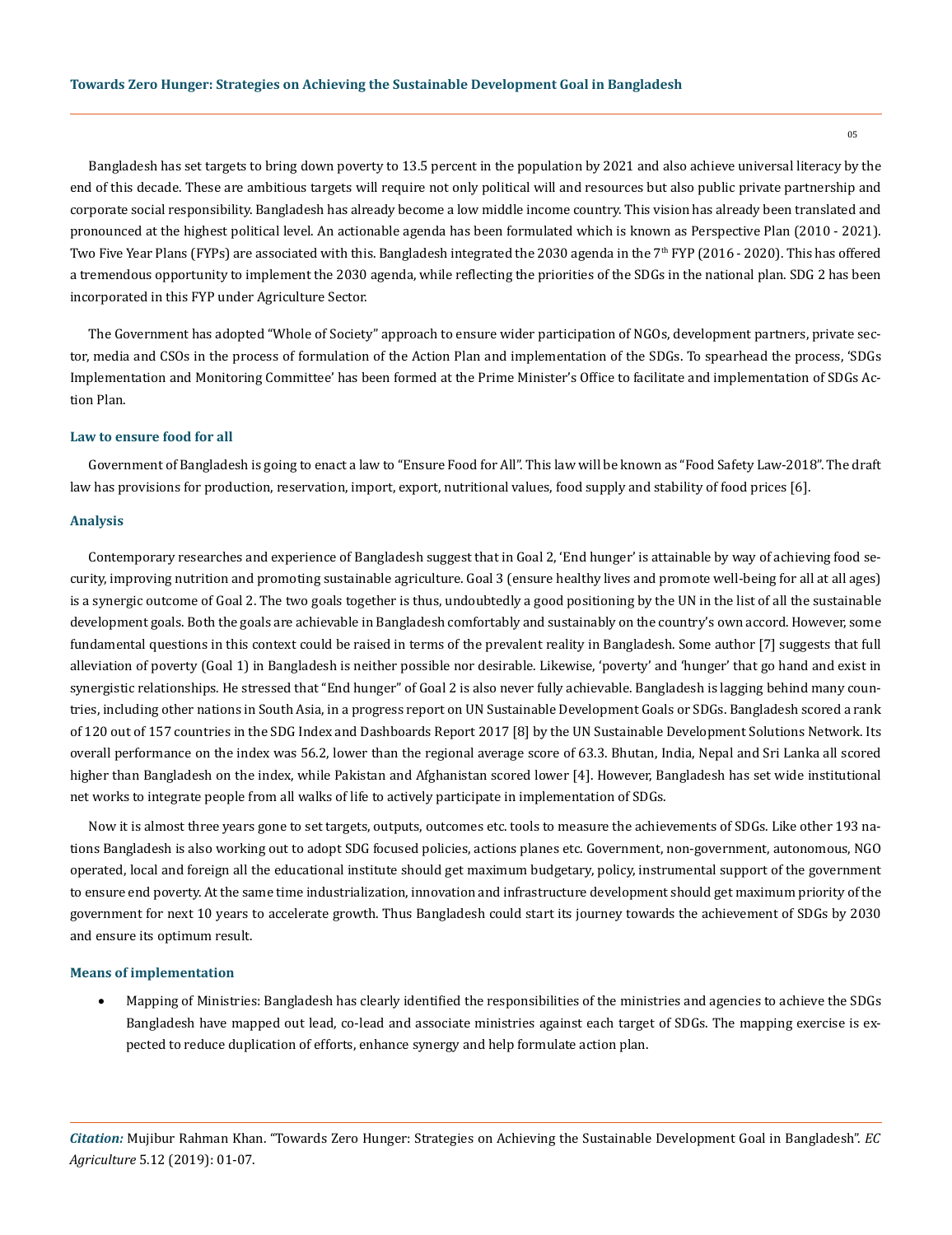- Data gap analysis: Bangladesh planning commission conducted a review of various means of data generation in the country. It reveals that Bangladesh has data for 70 indicators and partially available data for 108 indicators but need to devise new mechanism for data mining for the remaining 63 indicators.
- • National monitoring and evaluation framework: On the basis of the findings of SDGs Data Gap Analysis, the SDG Monitoring and Evaluation Framework is being prepared by the Ministry. The framework will have a macro level web based data repository system to facilitate data collection, analysis, progress, tracking and reporting.
- • Action Plan to achieve SDGs: The Government has prepared an action plan for implementation of the SDGs in alignment with the  $7<sup>th</sup> FYP [9]$ .
- Respective ministries are working towards translating the particular targets into actionable projects/programs/activities in this regard.
- Needs Assessment and Financing Strategy: GED has prepared "SDGs Needs Assessment and Financing Strategy" for Bangladesh to estimate the resources needed for achieving in Bangladesh by 2030.
- Assimilation of SDGs targets in Performance Agreement: Bangladesh has introduced Annual Performance Agreement (APA), a results-based performance management system, across the whole spectrum of public sector assessing individual and ministries/agencies performance.

## **Challenges ahead**

The key challenge of Bangladesh for implementing the SDGs is:

- 1. Integration in the national planning process
- 2. Financial and non-financial resources
- 3. Institutional mechanism for implementation
- 4. Data for monitoring
- 5. Participation and accountability

#### **Conclusion**

SDGs demand concerted and collective efforts with strong political commitment at all levels. The 2030 Agenda comes at a time when Bangladesh has already kicked off its journey towards an upper middle income country by 2030 and a developed country by 2041. Bangladesh has incorporated priorities of SDGs in all her development policies. The government has adopted an inclusive approach to development so that the poorest and the most vulnerable section of the country can be integrated into its national development efforts. As the country moves ahead, challenges in several areas including resources mobilization and data management will have to be addressed. Bangladesh is confident to set the example of a leading SDGs achiever. The problem of ending hunger in terms of food insecurity and malnutrition is inherently multidimensional.

## **Recommendations**

To achieve zero hunger by 2030, the following broad based strategies may be adopted by the stakeholders involved with SDG implementation.

*Citation:* Mujibur Rahman Khan. "Towards Zero Hunger: Strategies on Achieving the Sustainable Development Goal in Bangladesh". *EC Agriculture* 5.12 (2019): 01-07.